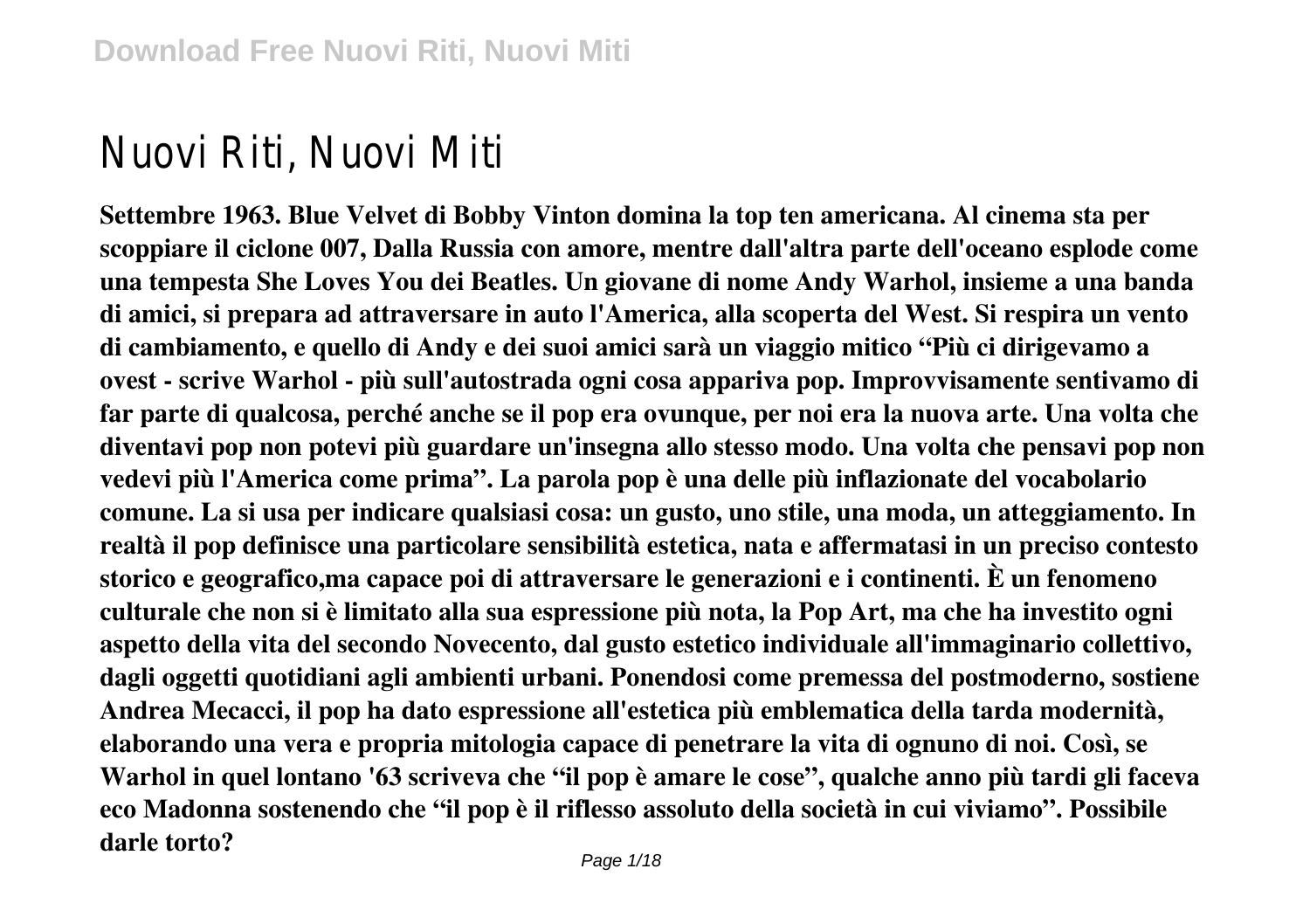### **Download Free Nuovi Riti, Nuovi Miti**

**In this volume collaborators from different universities all over the world explore a wide variety of methods for the study of literature as cultural memory. In literature, the past may be (re)constructed in various ways and in very diverse forms. This immediately raises the question as to how one can describe and inventory the various discourses and metadiscourses of historical representation. In what sense can the rhetoric of literary historiography itself contribute to literature's function as cultural memory? Which methods of analysis are most appropriate for describing specific text types or genres as cultural memory? What have been the pragmatic uses and the ethical merits of the stability and continuity that literature has often provided for European, American, Asian and African cultures? What are the dilemmas they create for our teaching at the end of the twentieth century? To all these questions, a wide range of scholars here tries to find answers. In thorough and highly original contributions, they not only address theoretical problems, but also engage themselves in practical analyses of specific works. La sacralizzazione della politica accade ogni volta che un'entità politica – la nazione, la democrazia, lo Stato, la razza, la classe, il partito, il movimento – è trasformata in una entità sacra, in un oggetto di devozione e di culto, ed è collocata al centro di un sistema di credenze, di simboli e di riti. Nascono allora le religioni della politica, che non si identificano con un unico tipo di ideologia e di regime: esse possono sacralizzare la democrazia o l'autocrazia, l'eguaglianza o la disuguaglianza, la nazione o l'umanità.**

**Il mito dello Stato nuovo**

**Two Faces of the Antillean Metropolis**

**La ricerca semiotica e il metodo strutturale**

**Design&culturalheritage. Immateriale Virtuale Interattivo / Intangible Virtual Interactive**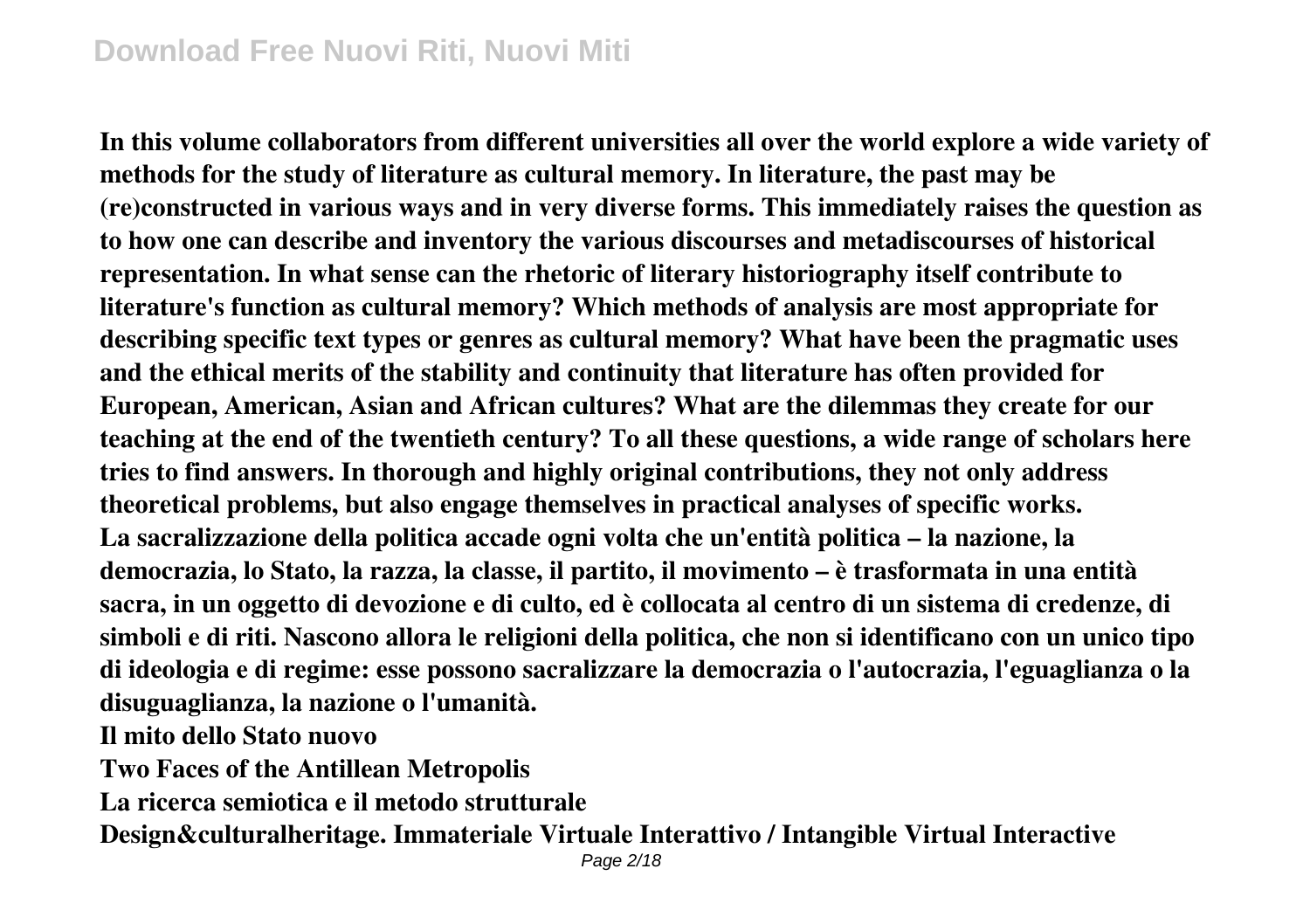#### **A Course on Aesthetics**

**Vecchi riti nuovi miti**

**Methods for the Study of Literature as Cultural Memory**

*This book is concerned with human factors and ergonomics research and developments in the design and use of systems and devices for effective and safe healthcare delivery. It reports on approaches for improving healthcare devices so that they better fit to people's, including special population's needs. It also covers assistive devices aimed at reducing occupational risks of health professionals as well as innovative strategies for error reduction, and more effective training and education methods for healthcare workers and professionals. Equal emphasis is given to digital technologies and to physical, cognitive and organizational aspects, which are considered in an integrated manner, so as to facilitate a systemic approach for improving the quality and safety of healthcare service. The book also includes a special section dedicated to innovative strategies for assisting caregivers', patients', and people's needs during pandemic. Based on papers presented at the AHFE 2021 Conference on Human Factors and Ergonomics in Healthcare and Medical Devices, held*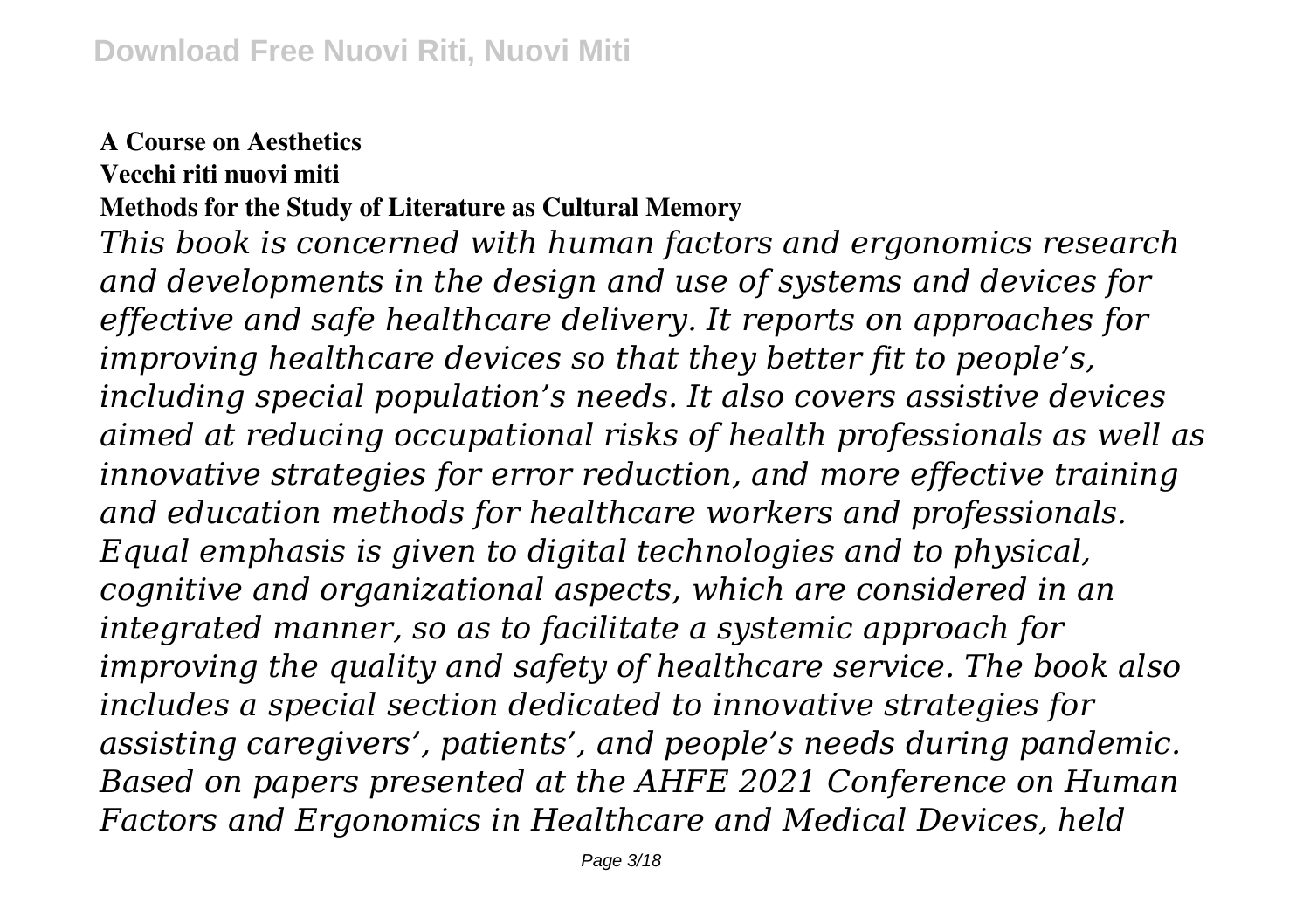*virtually on 25–29 July, 2021, from USA, the book offers a timely reference guide to both researchers and healthcare professionals involved in the design of medical systems and managing healthcare settings, as well as to healthcare counselors and global health organizations.*

*Few twentieth-century writers on architecture and design have enjoyed the renown of Reyner Banham. Born and trained in England and a U.S. resident starting in 1976, Banham wrote incisively about American and European buildings and culture. Now readers can enjoy a chronological cross-section of essays, polemics, and reviews drawn from more than three decades of Banham's writings. The volume, which includes discussions of Italian Futurism, Adolf Loos, Paul Scheerbart, and the Bauhaus as well as explorations of contemporary architecture by Frank Gehry, James Stirling, and Norman Foster, conveys the full range of Banham's belief in industrial and technological development as the motor of architectural evolution. Banham's interests and passions ranged from architecture and the culture of pop art to urban and industrial design. In brilliant analyses of automobile styling, mobile homes, science fiction films, and the* Page 4/18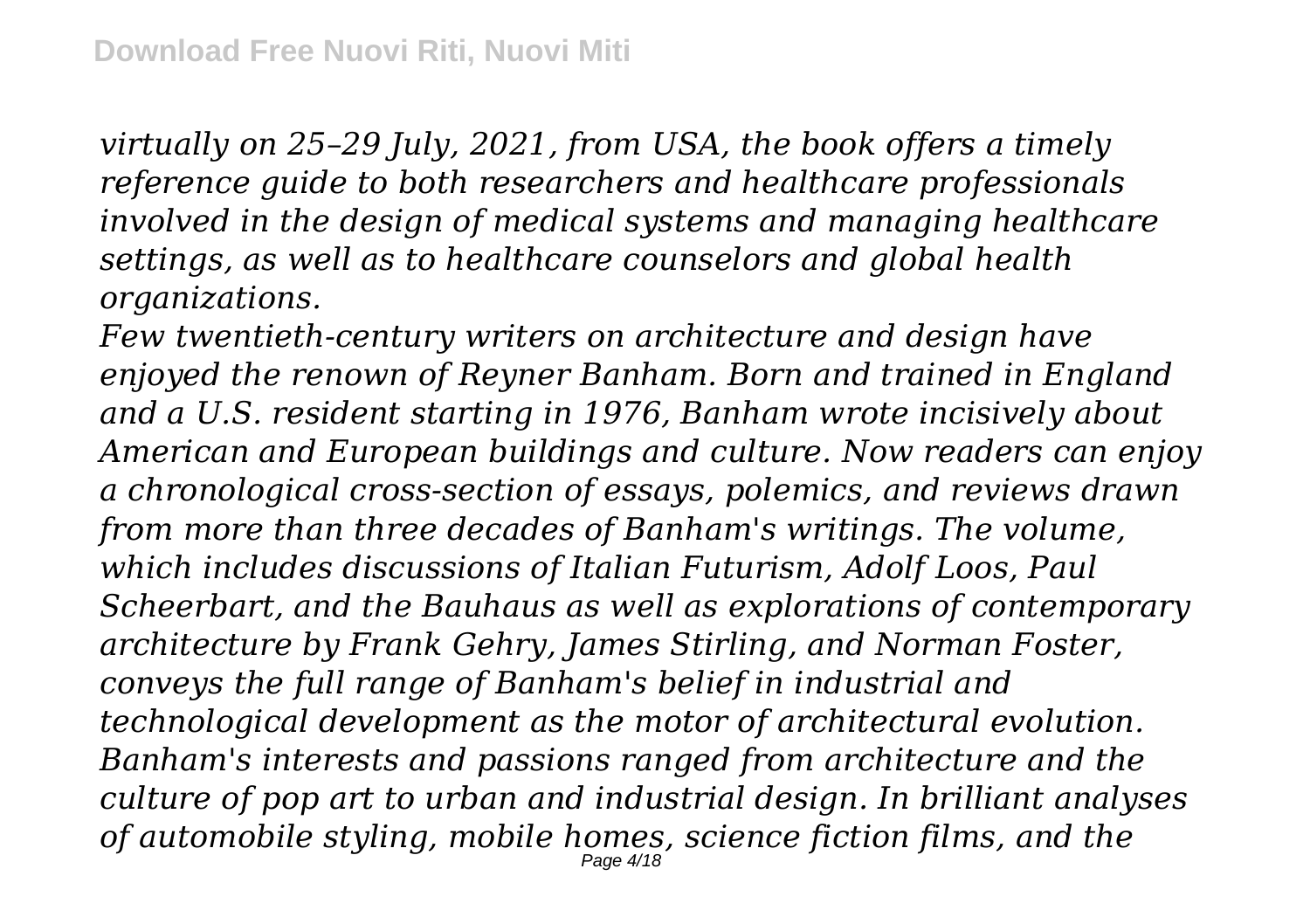*American predilection for gadgets, he anticipated many of the preoccupations of contemporary cultural studies. Los Angeles, the city that Banham commemorated in a book and a film, receives extensive attention in essays on the Santa Monica Pier, the Getty Museum, Forest Lawn cemetery, and the ubiquitous freeway system. Eminently readable, provocative, and entertaining, this book is certain to consolidate Banham's reputation among architects and students of contemporary culture. For those acquainted with his writing, it offers welcome surprises as well as familiar delights. For those encountering Banham for the first time, it comprises the perfect introduction. Il volume offre una panoramica organica e sistematica dal punto di vista sociologico del fenomeno religioso oggi. In particolare sono evidenziati i principali problemi contenutistici ed epistemologici. tra essi il rapporto tra religione e società, le varie implicazioni del processo di istituzionalizzazione, la presenza e il confronto tra le collegialità religiose, la complessa situazione della religione nel contesto attuale con rimandi alle varie teorie che ne spiegano la collocazione attuale e le prospettive che si profilano. Selected Essays by Reyner Banham*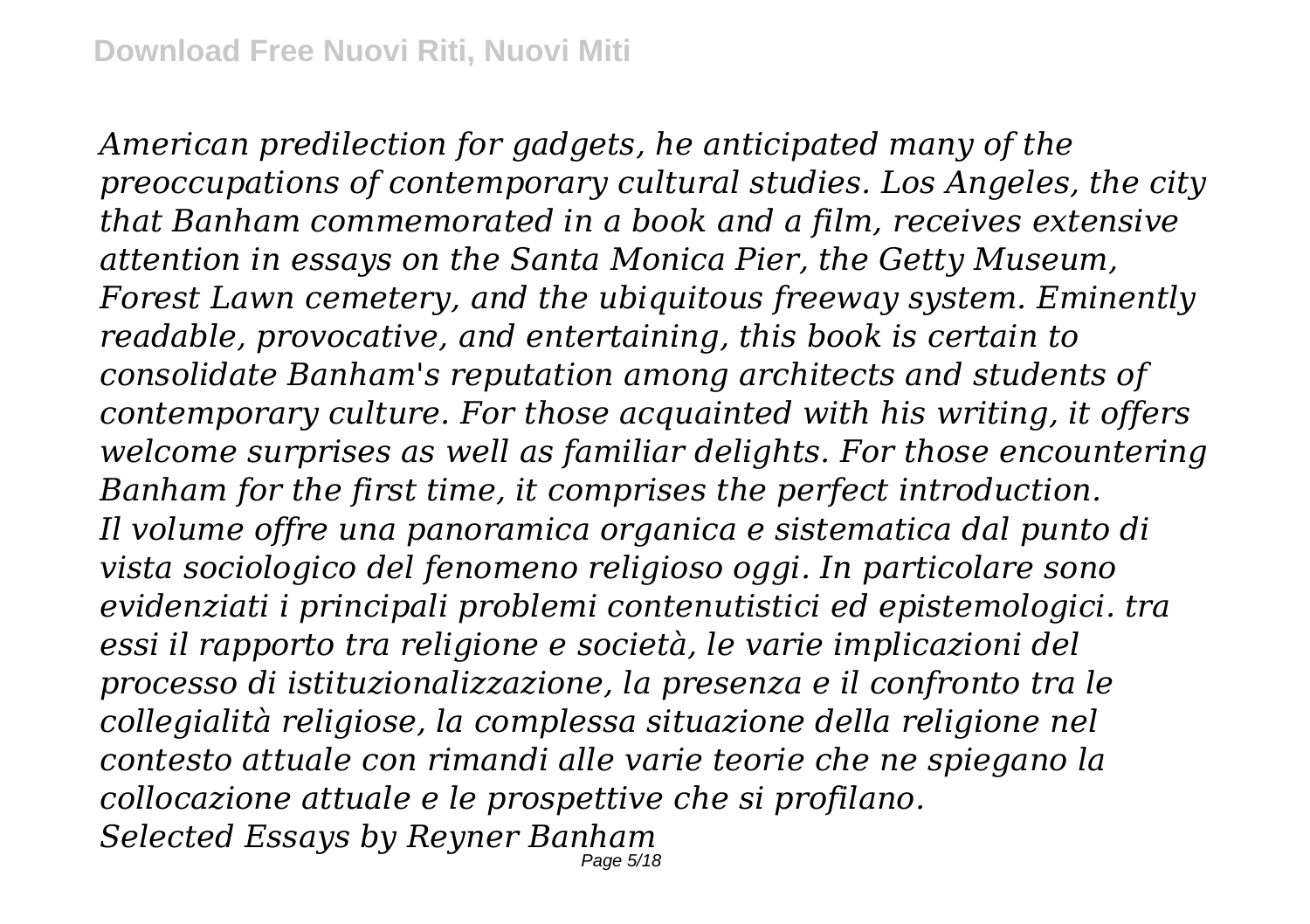*Il consumo della pop art Le metamorfosi Storia e interpretazione Essere amici La struttura assente*

## *Le religioni della politica*

**Il rapporto fra Musica e Gioco è un antico, attraente enunciato rimasto concettoso e perciò esposto a opinioni dubbie e mutevoli. Di qui la necessità di vederne l'effettiva consistenza sul terreno della Teoria della musica, a suo modo esposta a oscillazioni nel corso dei secoli, con risvolti epistemologici non proprio evidenti (Dahlhaus). Temi importanti sono per la musica il rapporto fra oralità e scrittura (notazione), e quindi fra una semiologia volta a studiare forme di comunicazione non verbale (mimica, gestuale, ottico-eidetica) e linguistica propriamente detta. Particolare attenzione merita la dimensione ludica della musica, per via di connotati tipici dell'intelligenza tacita (Polanyi), più e meglio caratterizzata da modi di pensiero immaginario: l'ascolto ne diviene sede peculiare. Decisiva infine la riconsiderazione del concetto di Genere in musica, sempre trascurato al confronto con quello di Forma. Gioco dunque, da ravvisare nel complesso di categorie fenomenologiche del pensiero musicale.**

**The Mediterranean Basin is the largest of the five Mediterranean-climate regions, and one of the largest archipelagos in the world. The basin is located at the**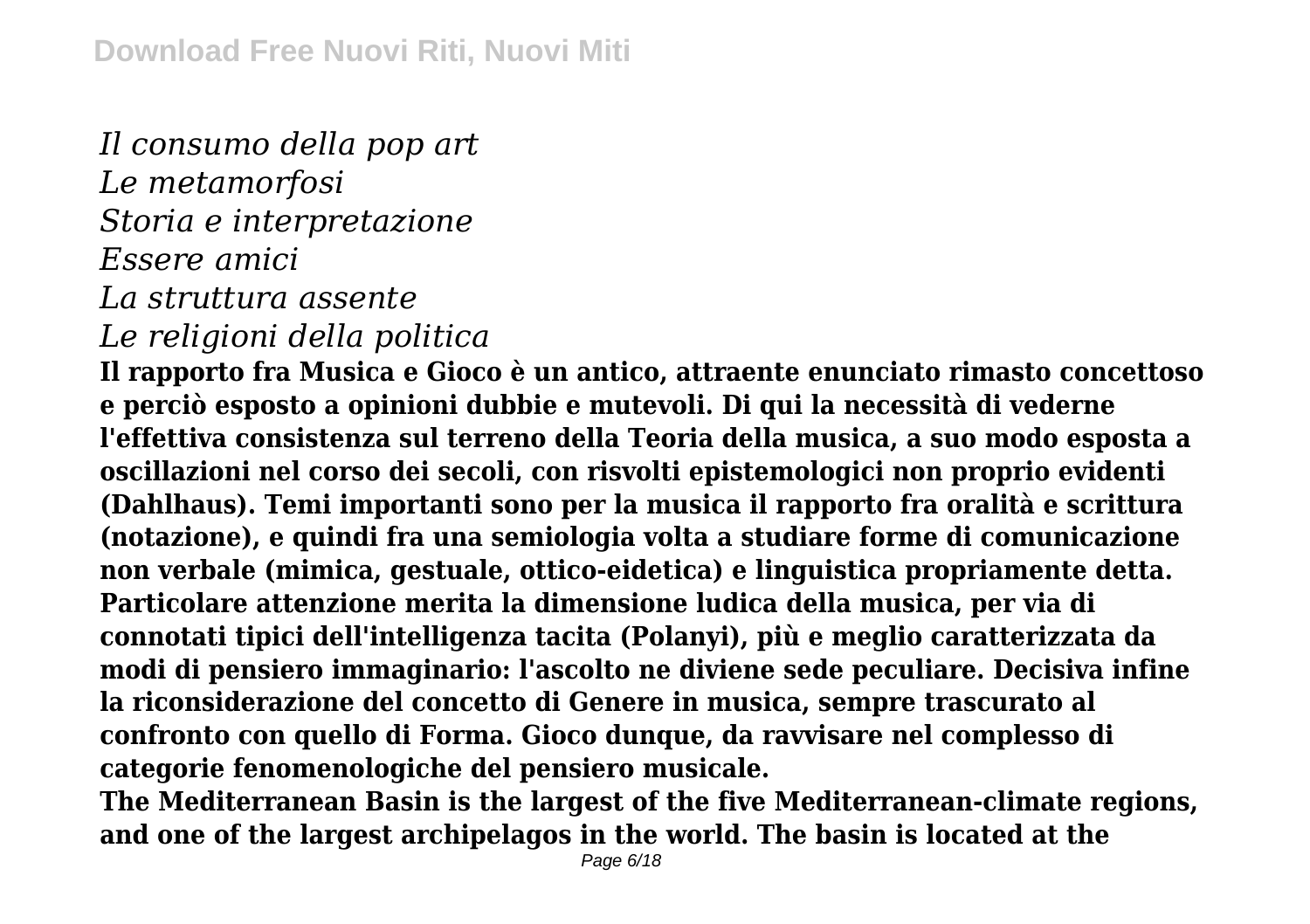**intersection of two major landmasses, Eurasia and Africa; and has around five thousand islands, which contribute much to its high diversity and spectacular scenery. It possesses higher salinity than the Atlantic. The shores are chiefly mountainous. Earthquakes and volcanic disturbances are frequent. Some of the most ancient civilizations flourished around the region. Carthagians, Greeks, Sicilians, and Romans were rivals for dominance of its shores and trade. The basin virtually became a Roman lake under the Roman Empire. Later, the region was dominated by the Byzantines and the Arabs. The development of the northern regions of Africa and of oil fields in the Middle East has increased its trade. The flora is dramatic with over 20 thousand endemic vascular plant taxa, and many endemic species of animals. Fish (about 400 species), sponges, and corals are plentiful. The touristic activities are threatening populations of many species. The fragmentation and isolation is increasing due to resort development and infrastructure. The overuse of the sea's natural and marine resources continues to be a problem.The Mediterranean monk-seal, the barbary macaque and the Iberian lynx, which is Critically Endangered, are among the region's imperiled species. Nuovi riti, nuovi mitiAntichi Miti, Nuovi RitiLulu.comVecchi riti nuovi mitiHighlow. La logica high-low nello sviluppo di nuovi prodotti industrialiAlinea EditriceAdvances in Human Factors and Ergonomics in Healthcare and Medical DevicesProceedings of the AHFE 2021 Virtual Conference on Human Factors and Ergonomics in Healthcare and Medical Devices, July 25-29, 2021, USASpringer Nature**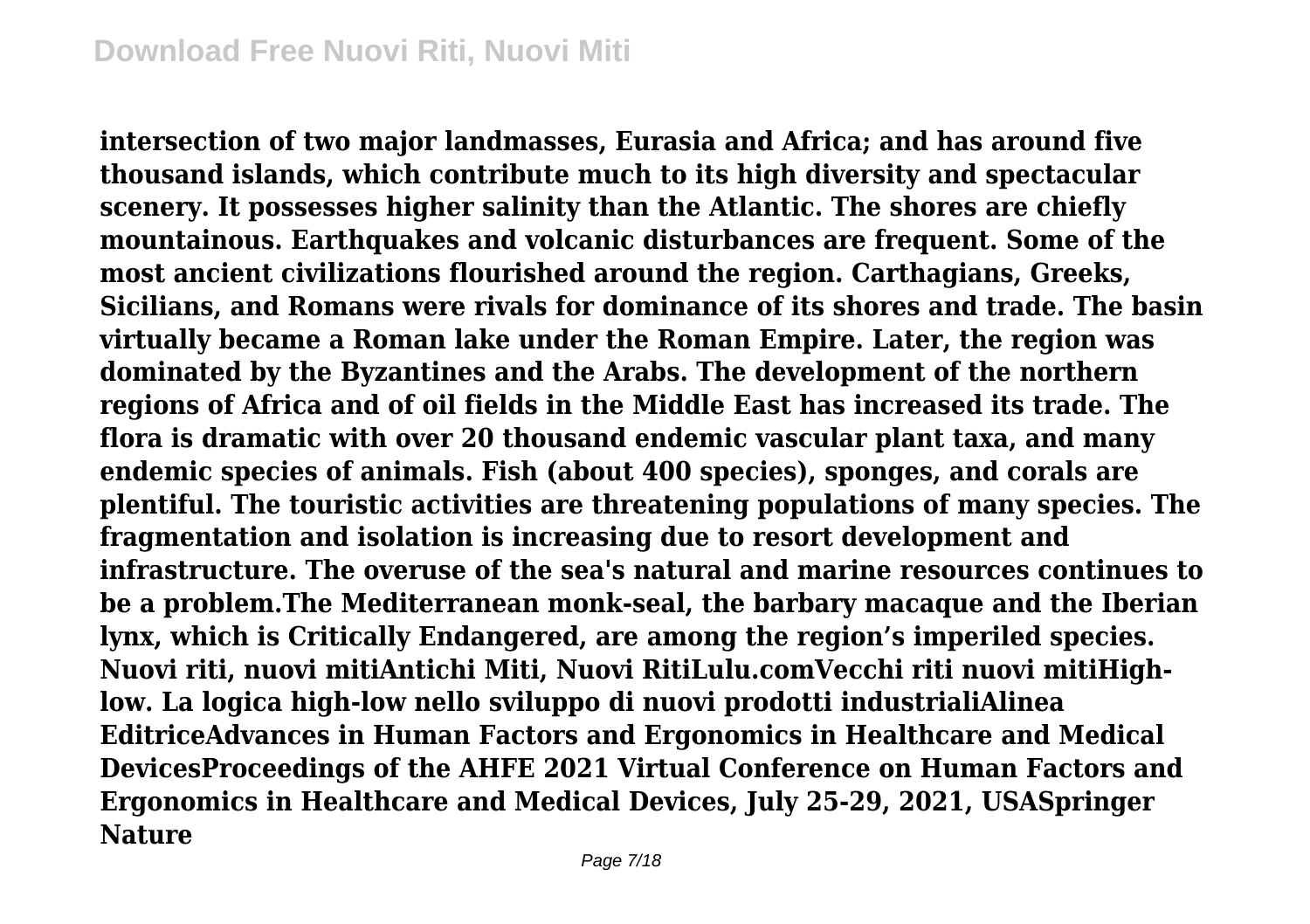## **Il gusto La nuova scena urbana Il linguaggio del mito Principi di sociologia The Benetton Campaigns LA SALUTE AUTORITARIA Dal mito dell'efficacia al rito dell'efficienza e altri scritti AUTHORITARIAN HEALTH From the myth of effectiveness to a ritual efficiency**

#### **Material Balance**

*Newly revised and redesigned, this book assesses nearly 500 years of urban development and planning in Havana, paying particular attention to the city's rich blend of Spanish-Cuban-Latin American-North American architecture and design.*

*Con questo libro Maldonado entra nel vivo di una delle tematiche più affascinanti, ma anche più controverse, nel panorama culturale contemporaneo: quello delle tecnologie avanzate e delle loro implicazioni sulla vita e sulla cultura del nostro tempo. In particolare, la sofisticazione delle tecniche di simulazione della realtà offre spunti per ripensare il rapporto tra la realtà e le sue rappresentazioni. Infatti, si parla oggi della possibilità di accedere a 'realtà virtuali', mondi illusori in cui l'operatore-osservatore diventa attore, vivendoli come se fossero reali. Maldonado affronta il*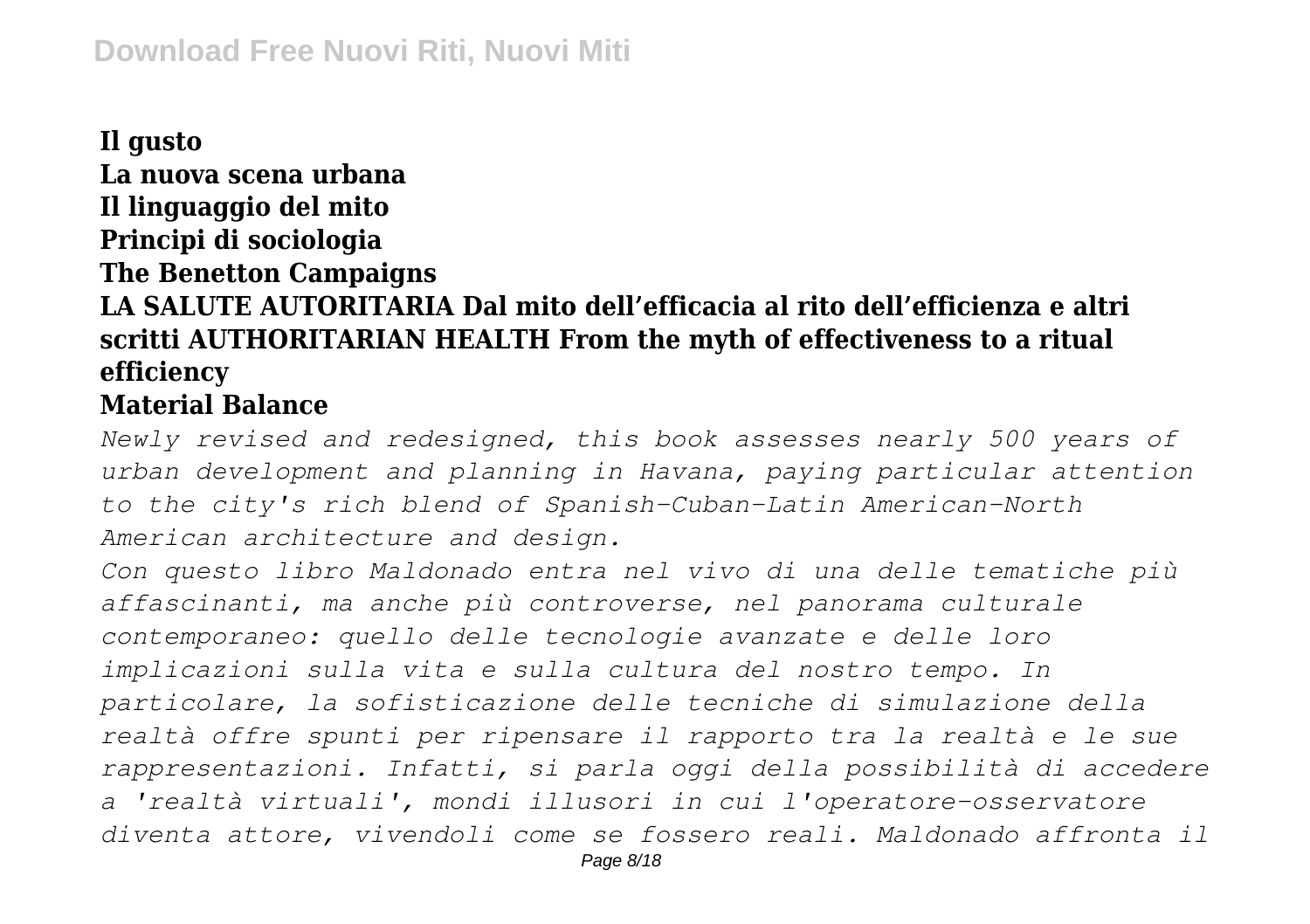*fenomeno della virtualità valutandolo nei rischi che comporta e negli eventuali esiti positivi. La virtualità viene studiata nel contesto del sistema delle rappresentazioni visive della nostra civiltà a partire dalle sue radici storiche: dalla sconfitta dell'iconoclastia alla moderna iconofilia, dalla nascita della prospettiva nel Rinascimento alla fotografia, alla cinematografia, alla televisione, sino alle attuali tendenze della grafica computerizzata. Attorno a questo tema, l'autore fa confluire molteplici contributi disciplinari: quelli della filosofia della scienza, della storia dell'arte e dei mezzi di comunicazione, delle scienze cognitive. Il libro tratta, così, tanto delle sfide che la virtualità lancia alle discipline semiotiche e alla psicologia della percezione, quanto dell'uso applicativo della virtualità nella produzione industriale e negli ambienti ad alto rischio (robotica), quanto della sua rilevanza per la sperimentazione artistica. Si sottolinea infine il ruolo delle tecnologie digitali avanzate in ambito tecnico-scientifico. The History of Futurism: The Precursors, Protagonists, and Legacies addresses the history and legacy of what is generally seen as the founding avante-garde movement of the twentieth century. Geert Buelens, Harald Hendrix, and Monica Jansen have brought together scholarship from an international team of specialists to explore the Futurism movement as a multidisciplinary movement mixing aesthetics,*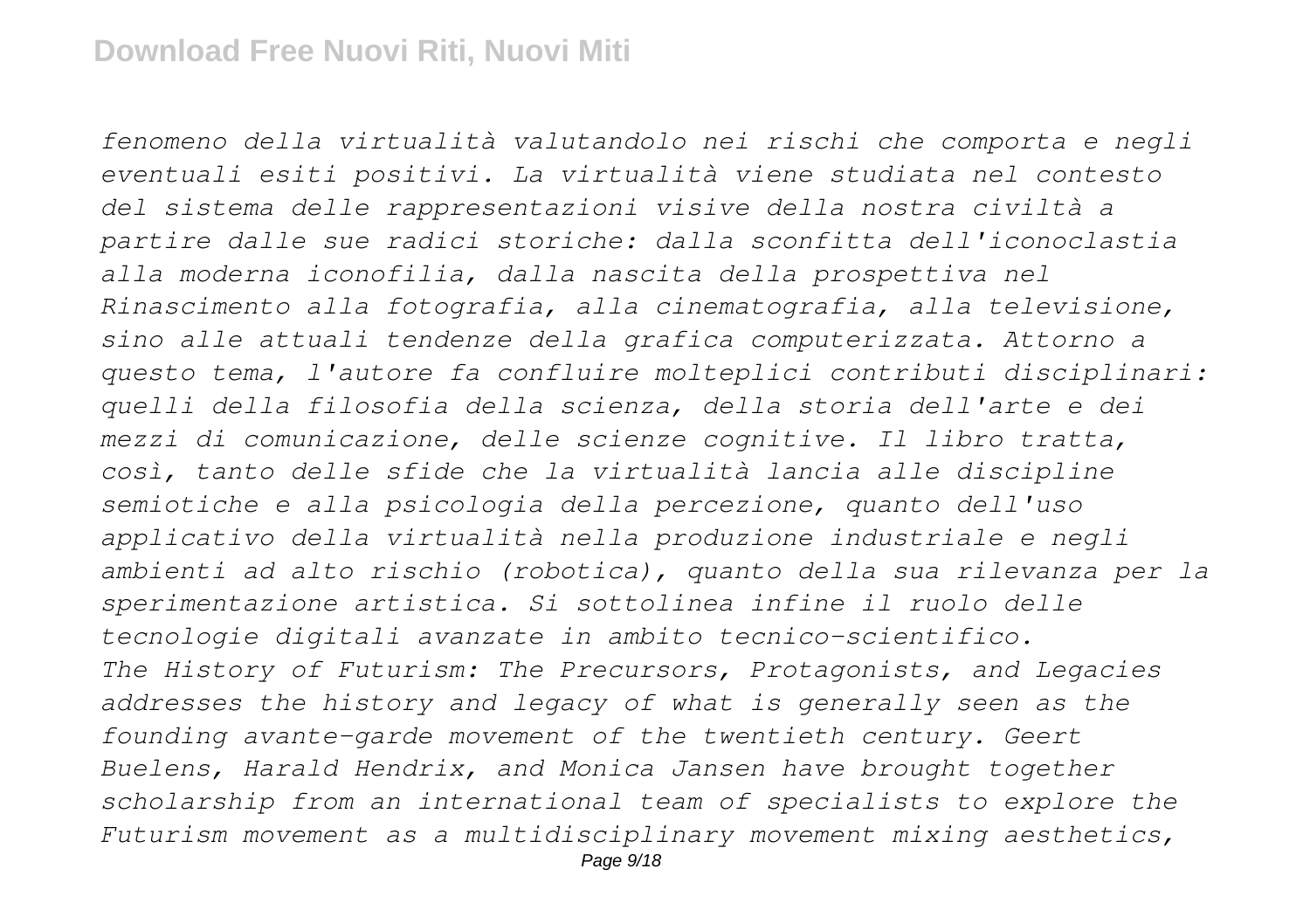*politics, and science with a particular focus on the literature of the movement.*

*Dal dopoguerra a oggi il dentro e il fuori della teoria Dal radicalismo nazionale al fascismo*

*High-low. La logica high-low nello sviluppo di nuovi prodotti industriali cittàstrattismo e urban-art Science-fiction Studies*

Gentile è uno dei più importanti e innovativi storici del fascismo al mondo. Robert Gordon, Cambridge University Gentile è, in campo internazionale, lo storico del fascismo più raffinato sia sul piano del metodo che della teoria. Roger Griffin, Oxford Brookes University Tra gli studiosi odierni del fascismo, Gentile si distingue per la sua abilità di combinare ricerche molto serie con l'elaborazione di nuovi schemi concettuali. Adrian Lyttelton, "L'Indice" . . . the greatest contribution to [semiotics] since the pioneering work of C. S. Peirce and Charles Morris. --Journal of Aesthetics and Art Criticism . . . draws on philosophy, linguistics, sociology, anthropology and aesthetics and refers to a wide range of scholarship . . . raises many fascinating questions. --Language in Society . . . a major contribution to the field of semiotic studies. --Robert Scholes, Journal of Aesthetics and Art Criticism . . . the most significant text on the subject published in the English language that I know of. --Arthur Asa Berger, Journal of Communication Eco's treatment demonstrates his mastery of the field of Page 10/18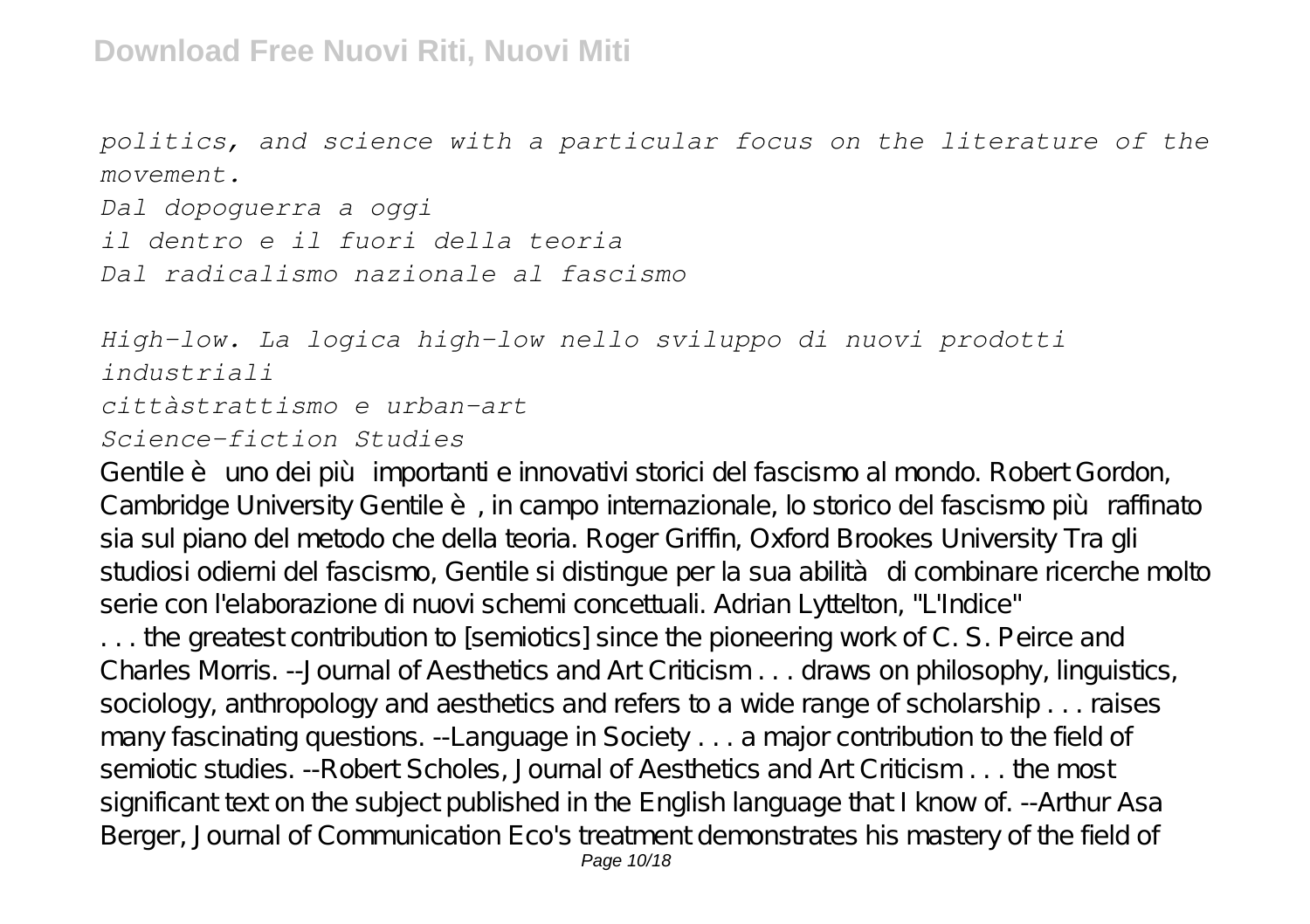semiotics. It focuses on the twin problems of the doctrine of signs--communication and signification--and offers a highly original theory of sign production, including a carefully wrought typology of signs and modes of production.

Parlare di Design dei Beni Culturali avrebbe avuto fino a pochi anni fa il sapore di una provocazione. Il Design affonda le sue radici nella cultura industriale del XIX secolo, mentre il Cultural Heritage è tradizionalmente legato alla conservazione dell'antico e al valore dell'unicità. La nuova dizione assume dunque un senso preciso solo se la si considera frutto di una doppia rivoluzione che ha modificato sia la nostra percezione del concetto di "bene" legato al passato sia il campo di significati attribuiti alle pratiche del progetto industriale. Questo libro affronta i diversi e dibattuti aspetti di una disciplina che grazie anche all'ausilio delle nuove tecnologie si propone di trasformare la crisi delle istituzioni della memoria in un'occasione di sviluppo e di produzione di nuovi scenari. The impact of Design on the Cultural Heritage may sound at first sight outrageous: design has its roots in the industrial culture of the 20th century, while the Cultural Heritage is related to history and the past. Yet this encounter is made possible by a twofold revolution: nowadays design is no longer related only to the idea of standards and machine-made objects, and the Cultural Heritage no longer comprises only artefacts from the past, but also the heritage of the industrial society of the 19th and 20th centuries and all those anthropological aspects of human behaviour that make up what is called intangible culture. On the other hand all major cultural institutions museums, libraries, archives, etc. are experiencing a crisis which concerns their content. Design, with its ability to govern change, can give the right answers to these questions and the new digital technologies can address the challenges of the communication society, as long as we avoid any dangerous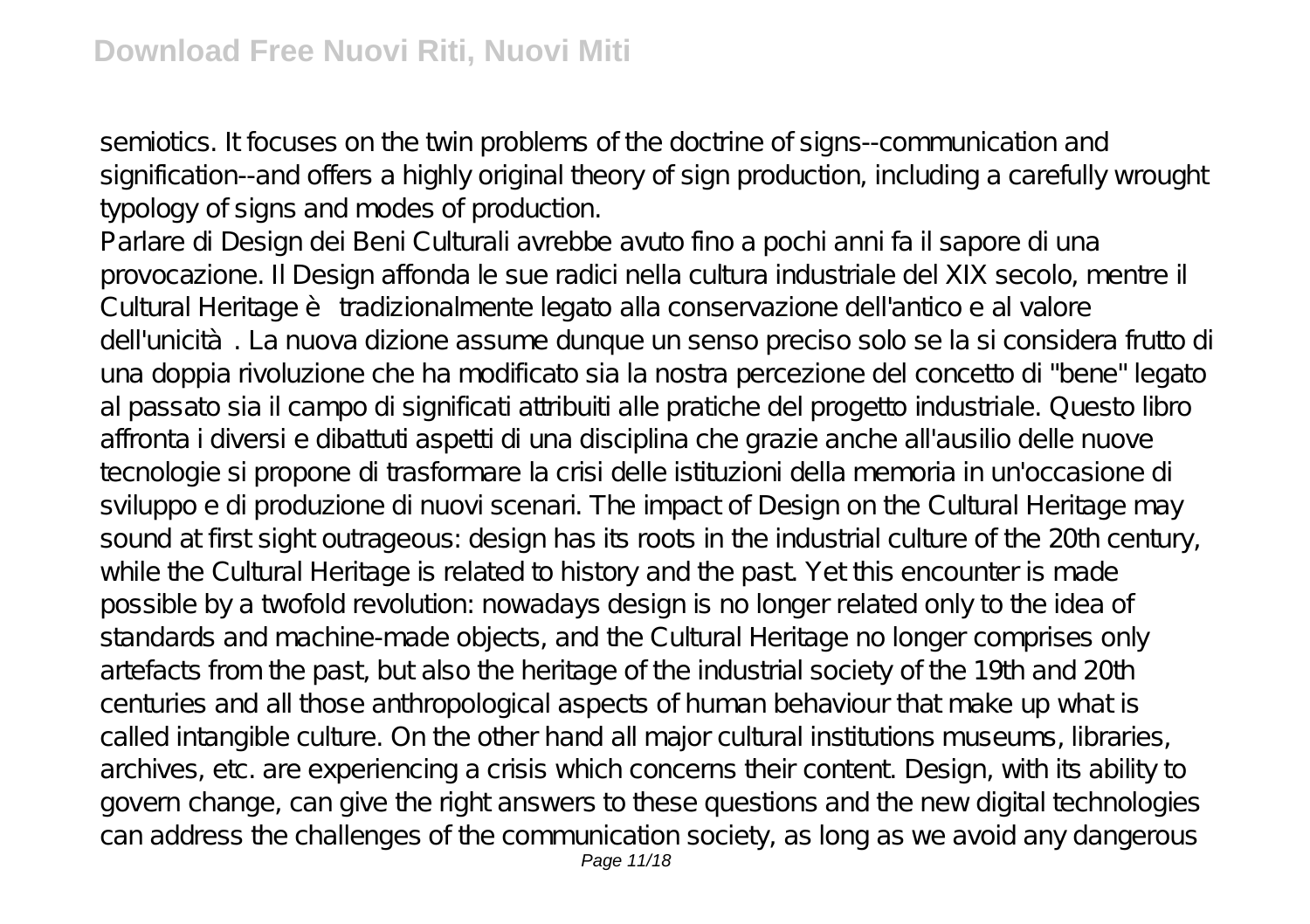confusion between reality and virtual.

La musica come gioco

come convenzione storica in arte architettura e design

La performance art tra arte, mito, rito e gioco

Natural Environment and Culture in the Mediterranean Region II

Antichi Miti, Nuovi Riti

Il duce in moviola

Fra democrazie e totalitarismi

La storia, i processi e le dinamiche della pubblicità che ha finito per accreditarsi come forte produttore di senso comune, di valori e modelli di vita socialmente condivisi. In questo libro, non solo i suoi progressi creativi ma anche i delicati intrecci con la complessità degli apparati dei media, i labili equilibri con il potere politico e con le dinamiche industriali, le difficili relazioni con il ceto intellettuale, le determinanti influenze sull'evoluzione dei costumi e dei consumi.

Agli inizi del Novecento, l'inserimento delle masse nella vita politica del paese divenne un problema non più rinviabile. Intellettuali e politici si misero alla ricerca di una nuova formula, per conciliare ordine e mutamento, tradizione e modernizzazione, Stato nazionale e società di massa. Sorse così il mito dello «Stato nuovo», ossia dello Stato nazionale di massa, che aveva le sue basi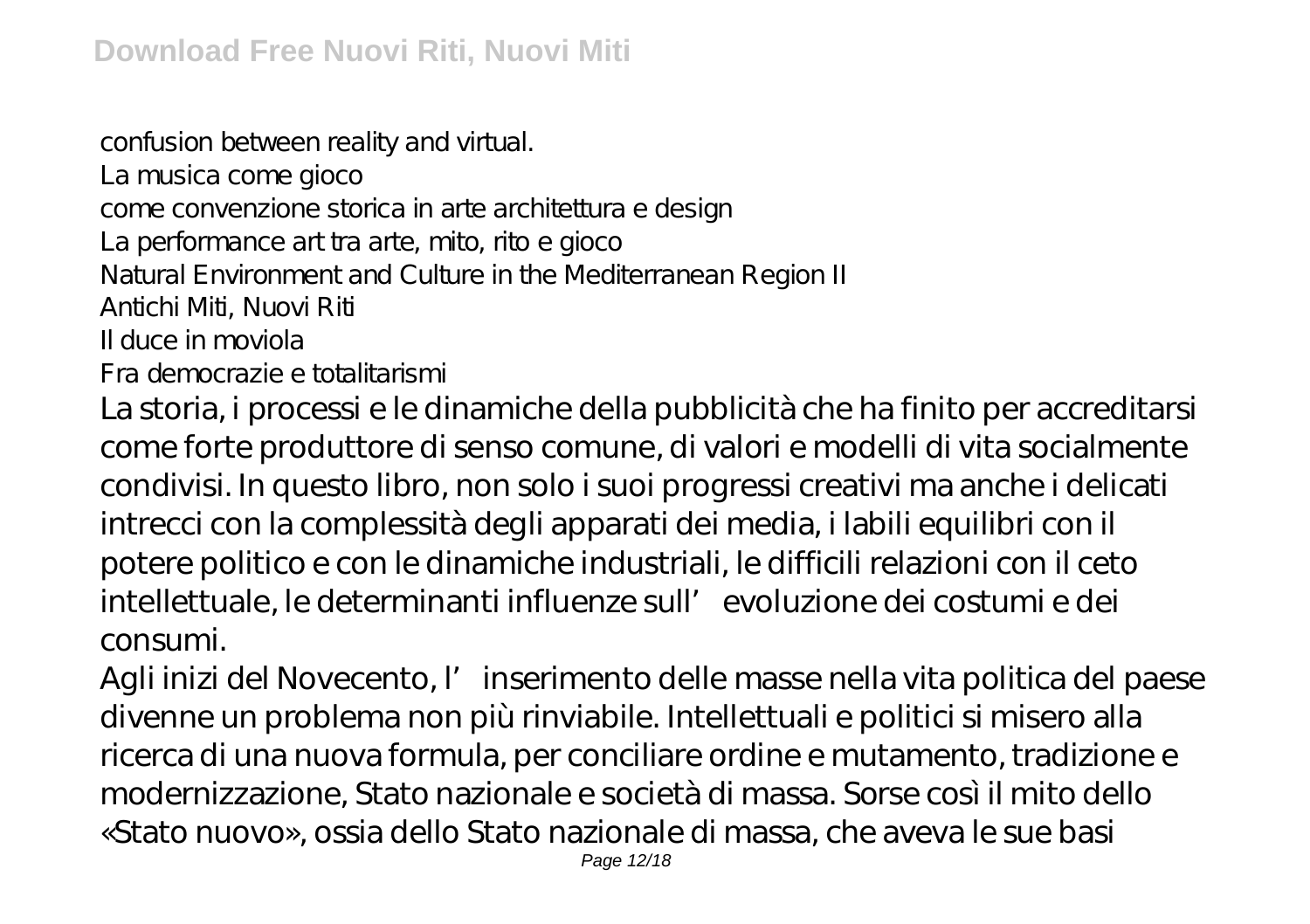nell'antigiolittismo e che trovò con il fascismo un concreto tentativo di attuazione nell' esperimento totalitario.

"A Course on Aesthetics" offers a broad perspective of current scholarship in aesthetics without favouring any one particular school, discipline, or ideology. Written in an elegant and clear style, Barilli's text explores the basic inherent structures of human thought about the classification and evaluation of the arts. Barilli avoids any binding or dogmatic conclusions about artistic assessment in his consideration of both historical and more current art forms such as video and performance art. In doing so, he presents a contemporary account of a scholarly concern. In "A Course on Aesthetics", Barilli examines the aesthetic experience in general, the passage from aesthetics to art, the "user" of art, and the critic. In his brilliant analyses of the phenomenology of various forms of art - from literature to music, from painting to art, from theatre to television - he discusses the relationship between representation and expression, touching on many of the major questions debated in contemporary criticism. A bibliography provides direction for further study of the history of aesthetics as a discipline. Renato Barilli has published numerous books in Italian on poetics, cultural theory, and contemporary art, including "Culturologia e Fenomenologia Degli Stili", L'Arte Contemporanea", and "Il Ciclo Del Postmoderno". The University of Page 13/18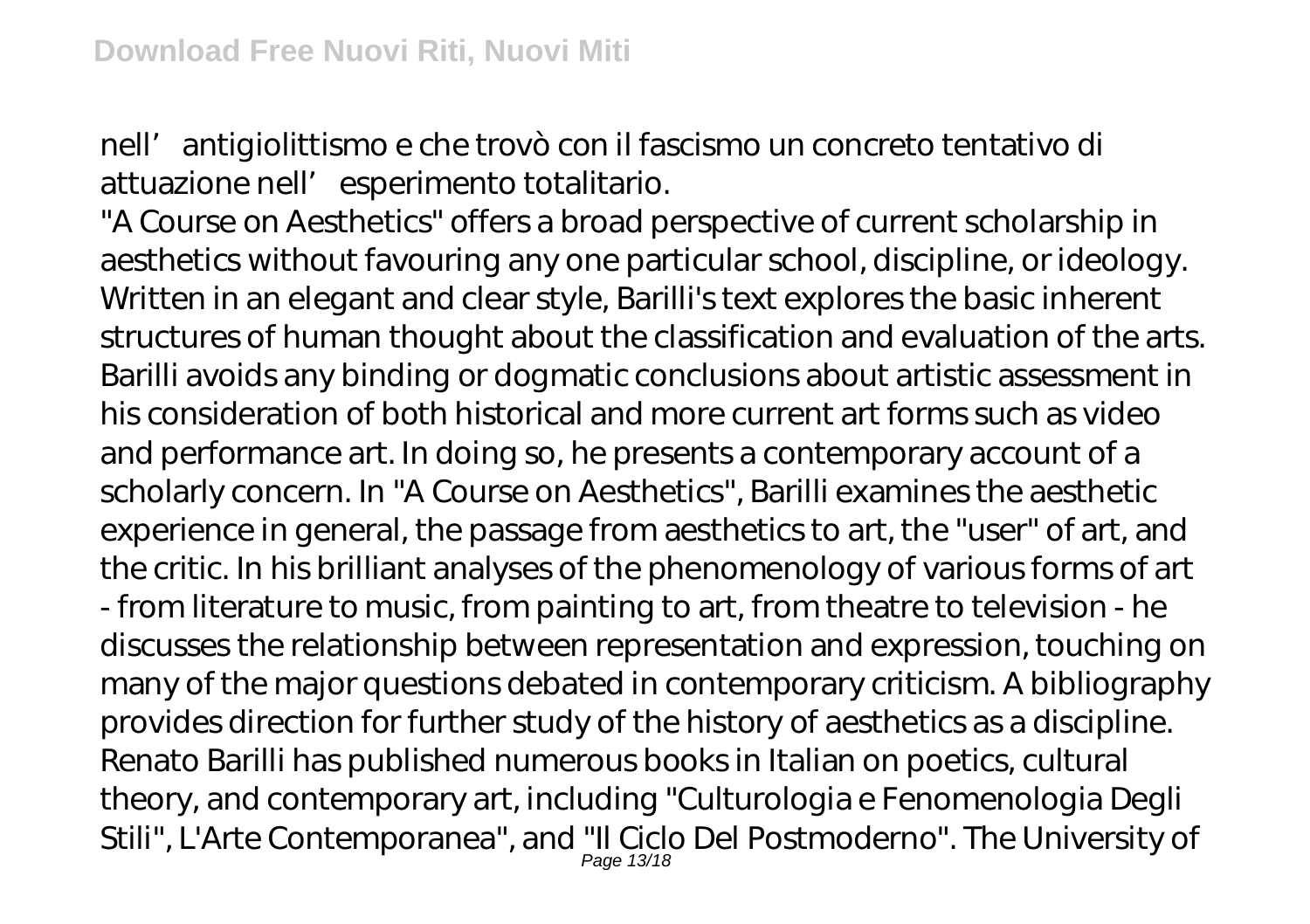Minnesota Press has also published a translation of his "Rhetoric" (1989). Karen Pinkus is translator of Giorgio Agamben's "Language and Death" (Minnesota, 1991).

Utopia e distopia

The History of Futurism

esibizione dell'oggetto e crisi dell'oggettivazione

A Theory of Semiotics

Arlecchino a Palazzo Venezia

natura, artificio e tecnica : dal mutamento sociale alla mutazione sociobiologica

The Precursors, Protagonists, and Legacies

*This book argues that we are living in an era of deep mutation, and the anthropocentric model no longer fits our way of living and behaving on Earth. Climate change is upsetting our relationship with nature and the environment, while artificial intelligence scenarios undermine the foundations of human life. As the pressure to re-align based on new modes of living and consuming increases, the first priority should be to address the way we imagine, design, produce and construct our built* Page 14/18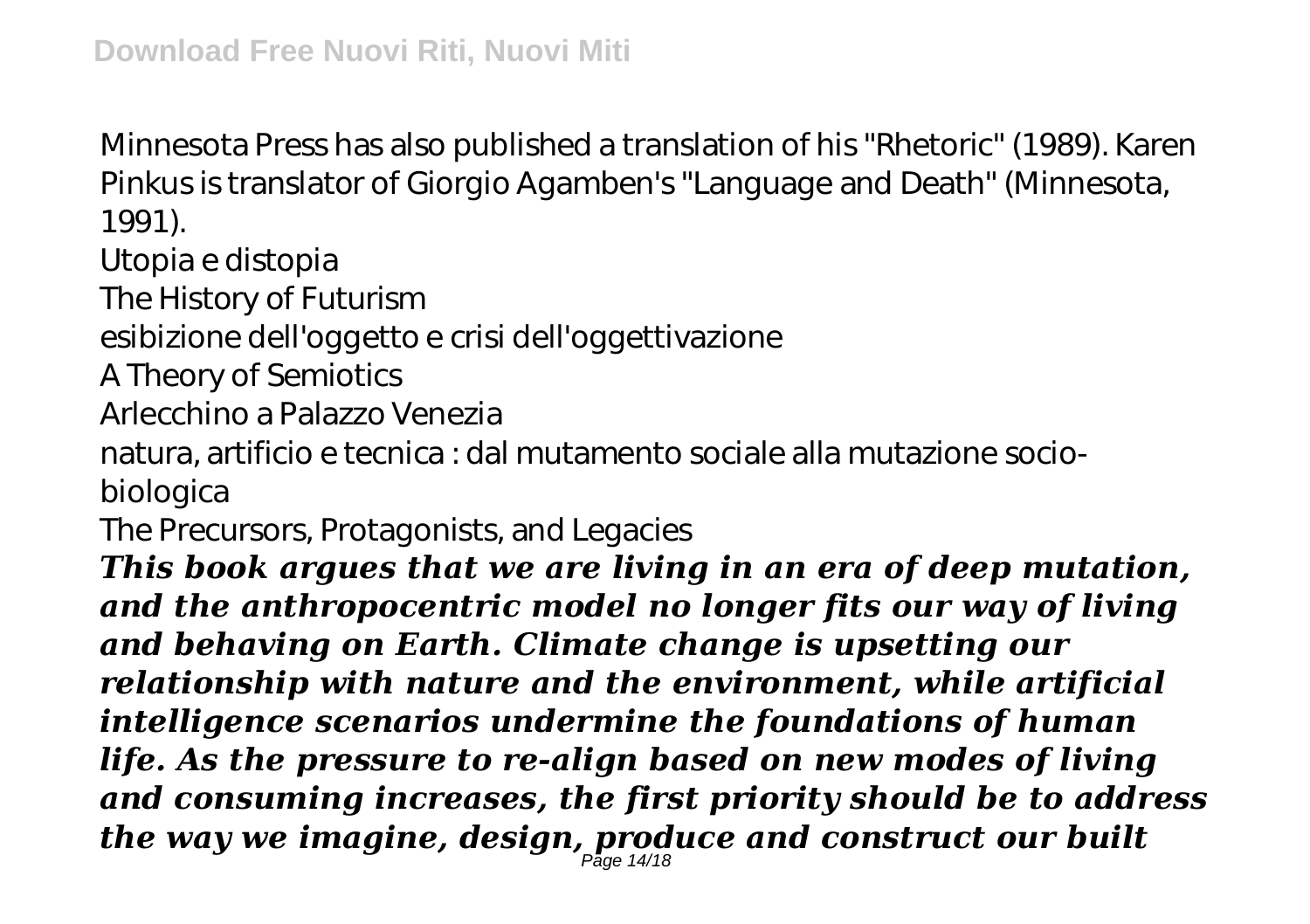*environment. The highly original book explores how the relation between design technology and material cultures can underpin and drive this change. It discusses the need for a new "material balance" to develop our design practice, not only from an energy and environmental perspective, but also from a physiological, cultural and semantic one, in order to re-balance the impact of material design on society. This publication is an excellent guide to understanding in detail the theoretical framing of several crucial topics in material balance design, from computational knitting to material agency, and from new acoustic ecology to future façade technologies, bio-based design and ultimately non-anthropocentric habitats, offering insights into preferable future scenarios.*

*The Benetton campaigns by Oliviero Toscani have been one of the most important and controversial phenomena in worldwide advertising. This text explores the history of the campaigns from 1984 to 2000.*

*Uscito nel 1968, questo libro si inseriva nel vivo del dibattito sullo strutturalismo – la teoria che più dominava la temperie* Page 15/18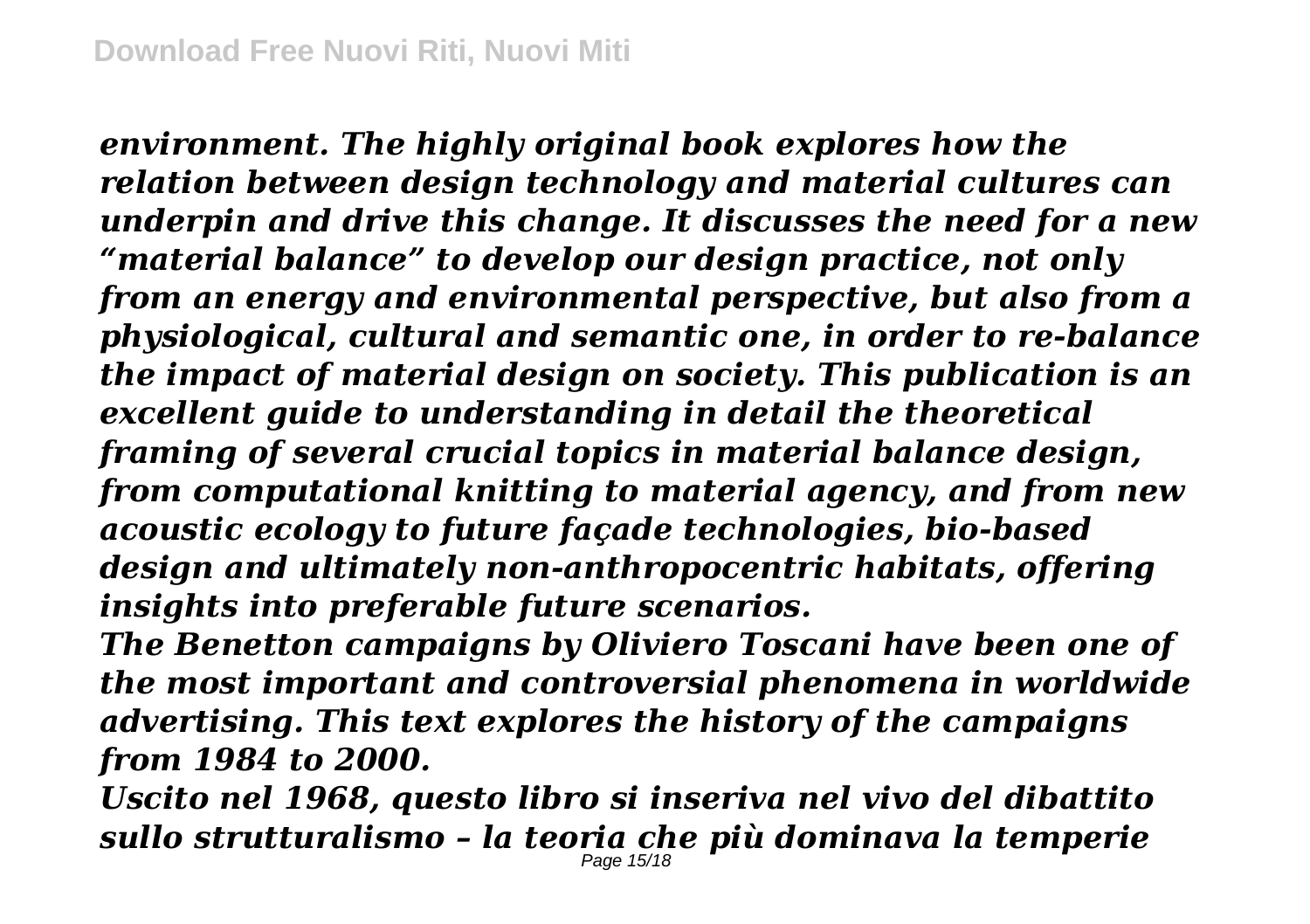*culturale di quegli anni e che sembrava (ad alcuni) consegnare il Senso, il sapere, la cultura a nuovi destini metafisici, astratti e indifferenti alle specificità della storia. Umberto Eco, ripercorrendone le varie correnti, assume in questo studio magistrale una difesa dello strutturalismo in chiave metodologica, contro ogni abuso e degenerazione "ontologica", e così facendo lascia intravedere quale sarà la sorte dell'ondata strutturalista, le sue potenzialità e il suo destino. Tradotto subito in molti paesi, La struttura assente ha suscitato un vivace dibattito, dimostrando – fin dal 1968 – la vocazione al contempo filosofica e analitica di Eco, che continuerà sempre a muoversi tra problemi di struttura e problemi di interpretazione.*

*percorsi di educazione*

*politica e divismo nei cinegiornali e documentari "Luce" Advances in Human Factors and Ergonomics in Healthcare and Medical Devices*

*L'Europa contemporanea tra la perdita delle radici e la paura del futuro*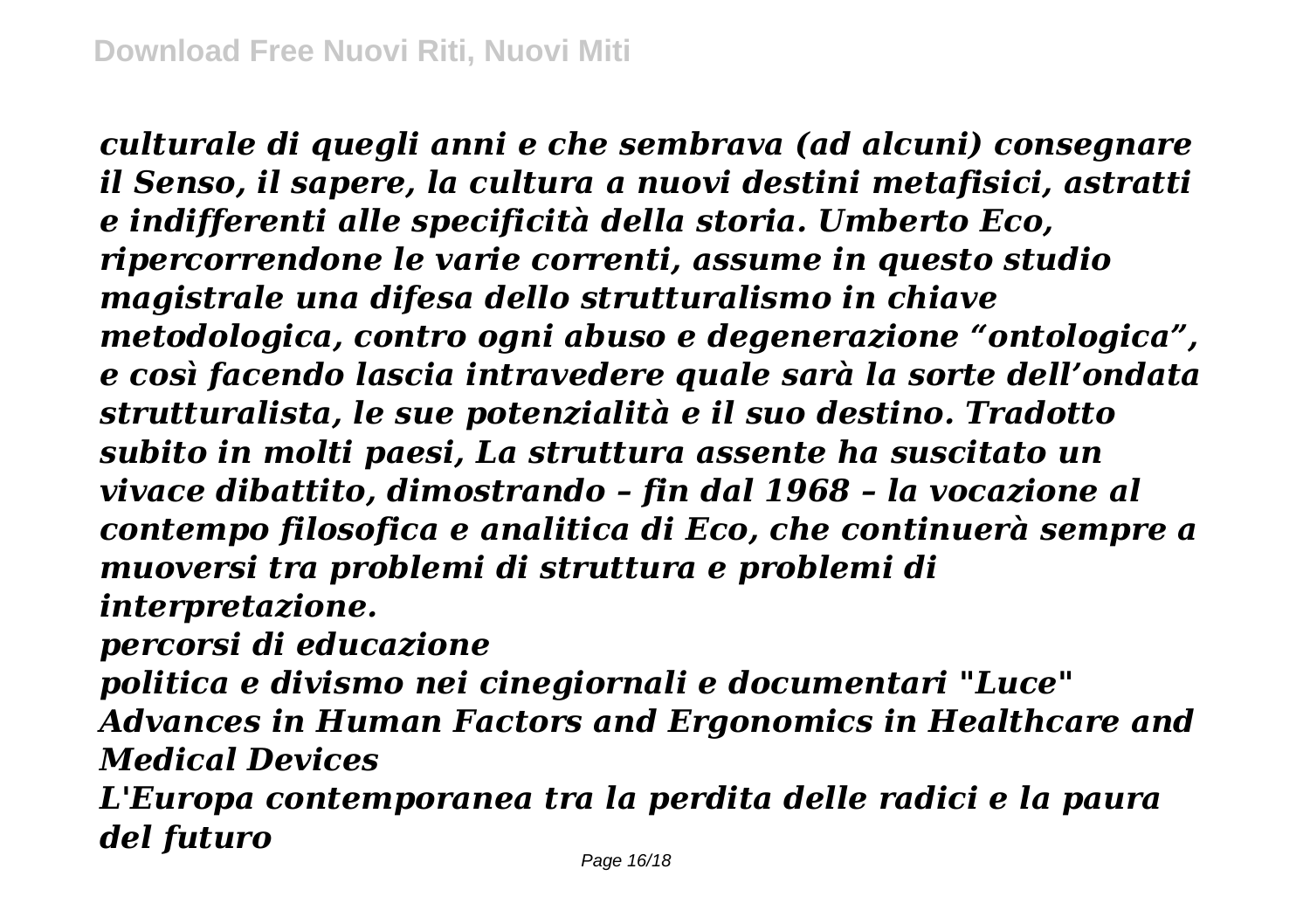## *L'estetica del pop La pubblicità in Italia United Colors*

Il saggio, proposto in una nuova edizione, è articolato in tre parti: la prima che studia il concetto di "gusto" nelle sue definizioni filosofiche; la seconda che applica la "critica del gusto" alle arti, all'architettura e al design; la terza che descrive i "comportamenti". Si passa così da una formulazione alta del concetto a una operativa da critica militante, per giungere a descrivere usi e costumi attuali. Ciascuna sezione è accompagnata dall'illustrazione di temi e problemi pertinenti, tal che viene offerto al lettore un quadro completo e inclusivo, dalle sentenze di Hume e di Kant ai pareri dei maggiori critici d'arte, fino ai commenti dei sociologi relativi a fenomeni quali il kitsch, il graffitismo, il tatuaggio e il piercing. Nuovi riti, nuovi miti A Critic Writes A Design Equation